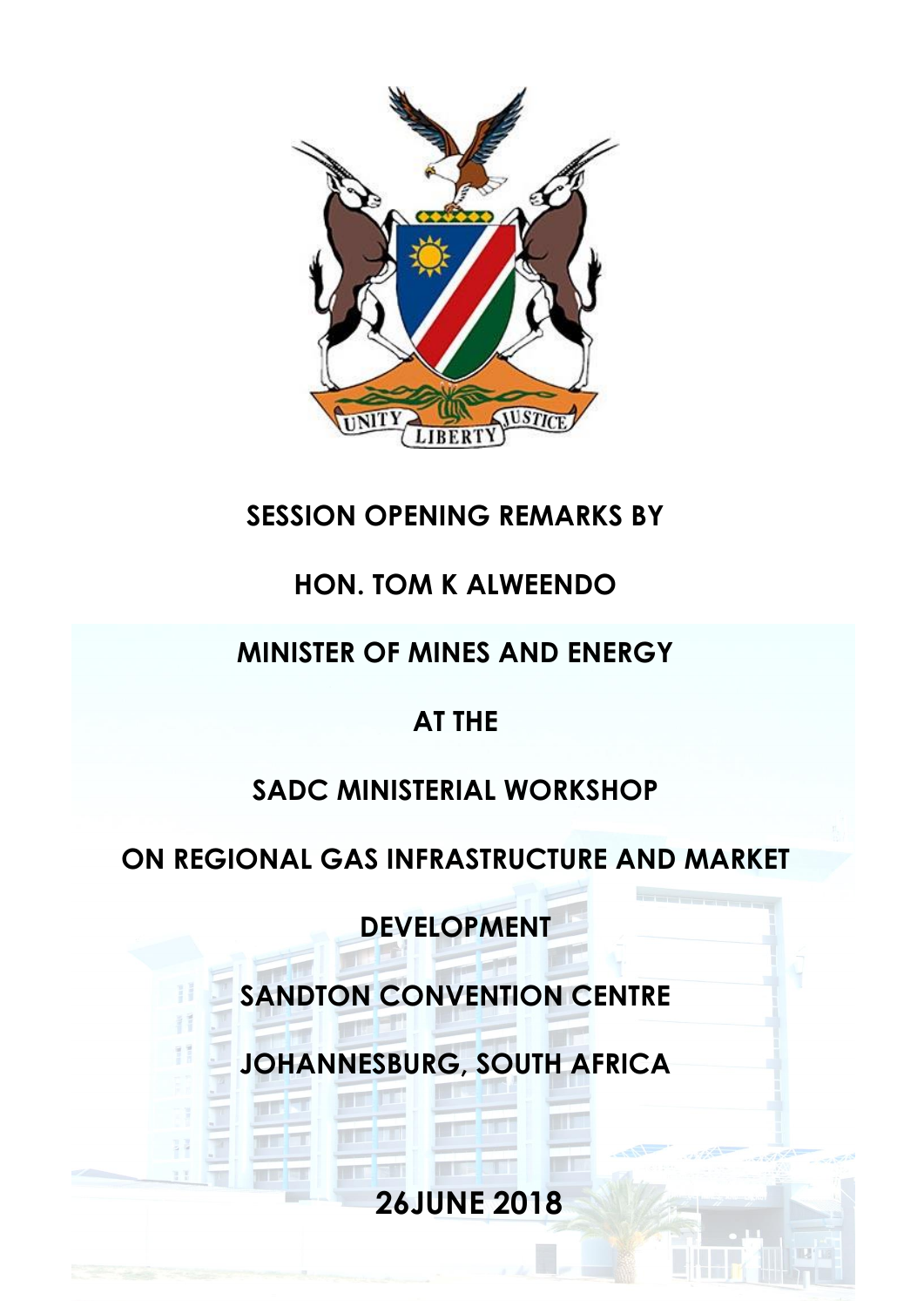- Fellow Honourable Ministers responsible for energy,
- Regional gas industry players and associates,
- Experts and academics,
- Members of the diplomatic corps,
- Development Finance Institutions as well as government officials from Member States
- Industry stakeholders and experts,
- Distinguished invited guests,
- Ladies and gentlemen,

#### Good Afternoon,

It is a pleasure to be invited to a workshop that brings together public and private stakeholders to discuss ways to harness regional energy resources in particular gas, to ensure, that all the people in the region have access to adequate, reliable, least-cost, environmentally sustainable energy services.

I will endeavour to share some of my views on this important subject.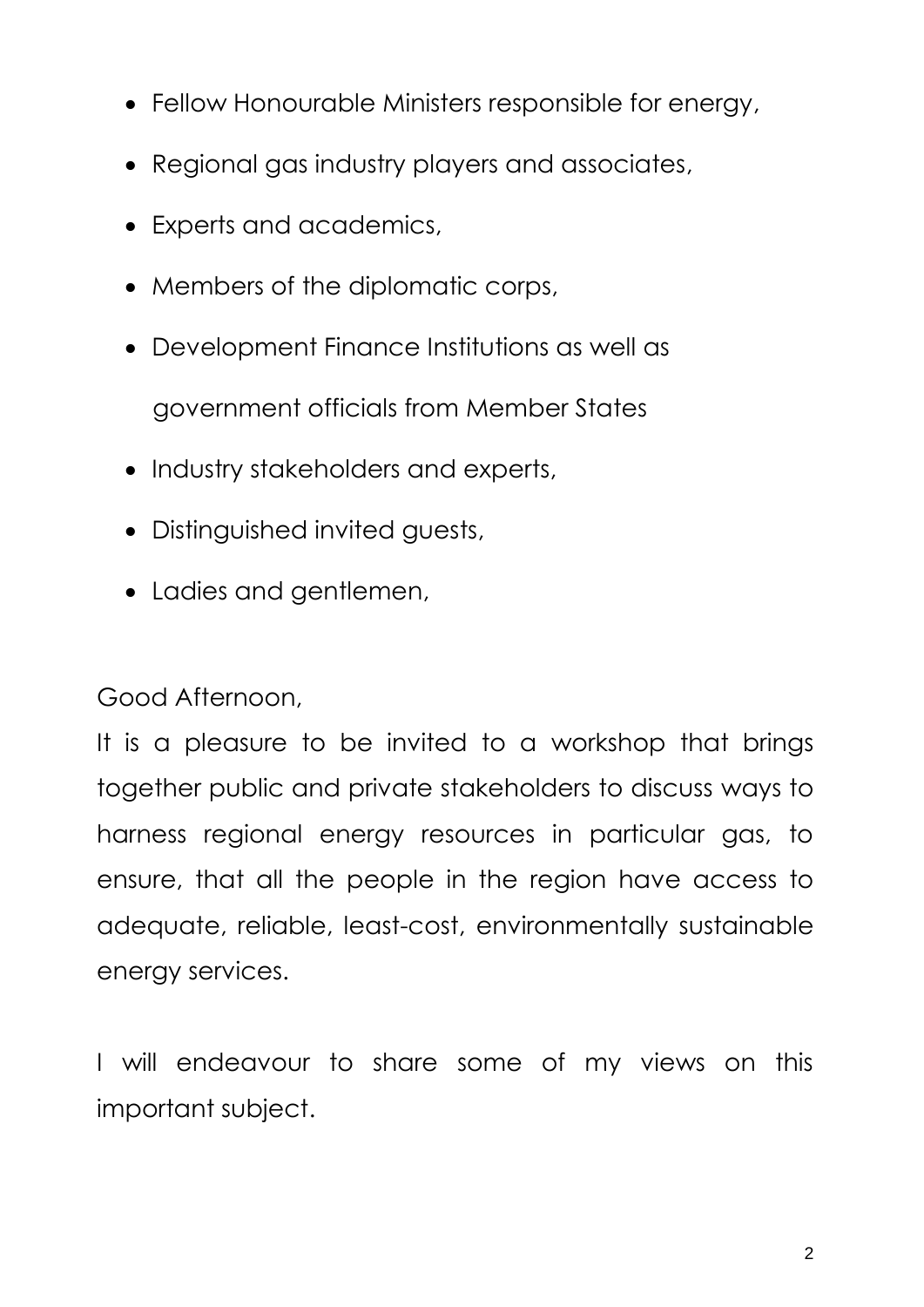The region including Namibia, is abundantly endowed with diverse indigenous energy sources. These resources including gas are significant, but remain largely underdeveloped. As a result, the region, and the very nature of this curtails the scope for the creation of meaningful jobs, for the advancement of our region's development, and for the lifting of the people out of poverty.

Strategically, the Namibian Government recognises that energy sector activities must focus on our local energy resources, which are part of our core national strengths, and that we must develop these national energy riches for the productive use across the country's economy. Secure, reliable and competitively priced energy is the feedstock of our developing commercial and industrial sectors, and it directly supports Government's many efforts to uplift the standard of living of all Namibians, irrespective of where they live in the country.

As we recognise the internationally competitive nature of investments in the gas sector, we will seek to maximise the attractiveness of Namibia as a destination for international companies to focus their efforts on, while also working to increase the involvement of local actors in this sector.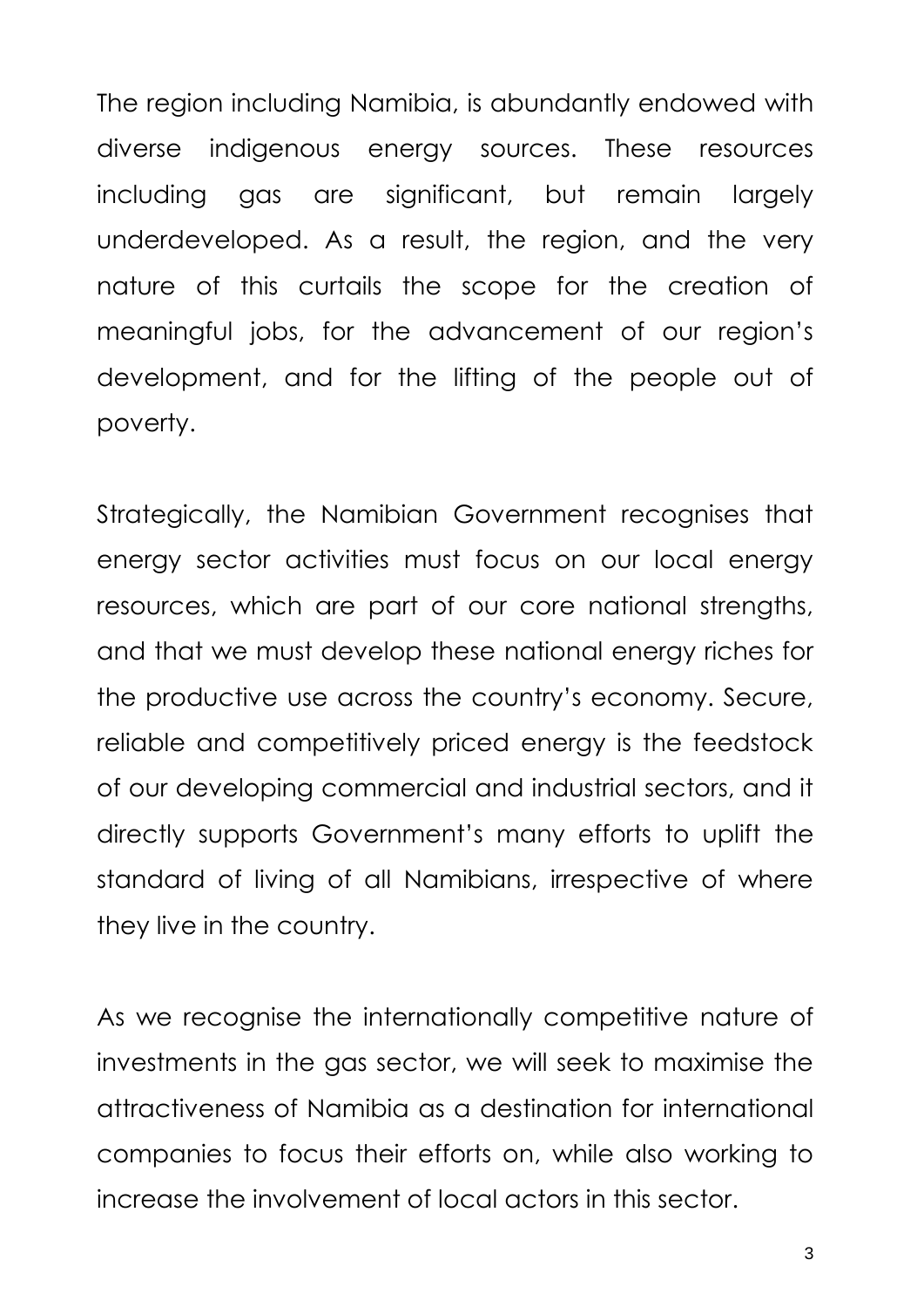Namibia's energy sector comprises formalised electricity, upstream oil and gas, and downstream liquid fuels subsectors, as well as the less formalised downstream gas and thermal energy subsectors.

Today, Namibia's energy sector is dominated by liquid fuels which accounted for some 58% of all energy consumed, while electricity as well as biomass accounted for some 20% each, with the remainder in the form of coal and liquid petroleum gas.

The Namibian Government approved the National Energy Policy in 2017. For the upstream gas sector, the key policy thrust is aimed at attracting investments to further explore Namibia's gas potential, and strengthening the capacity in the sector as well as the regulation of the sector to support such investments, while also protecting Namibia's national interests. For the downstream gas sector, the key policy thrusts are to commercialise Namibia's natural gas resources, and to further the development and formalisation of the gas market through regulation and market development. The national Energy Policy further aims to improve procedures and frameworks to strengthen regional and international co-operation.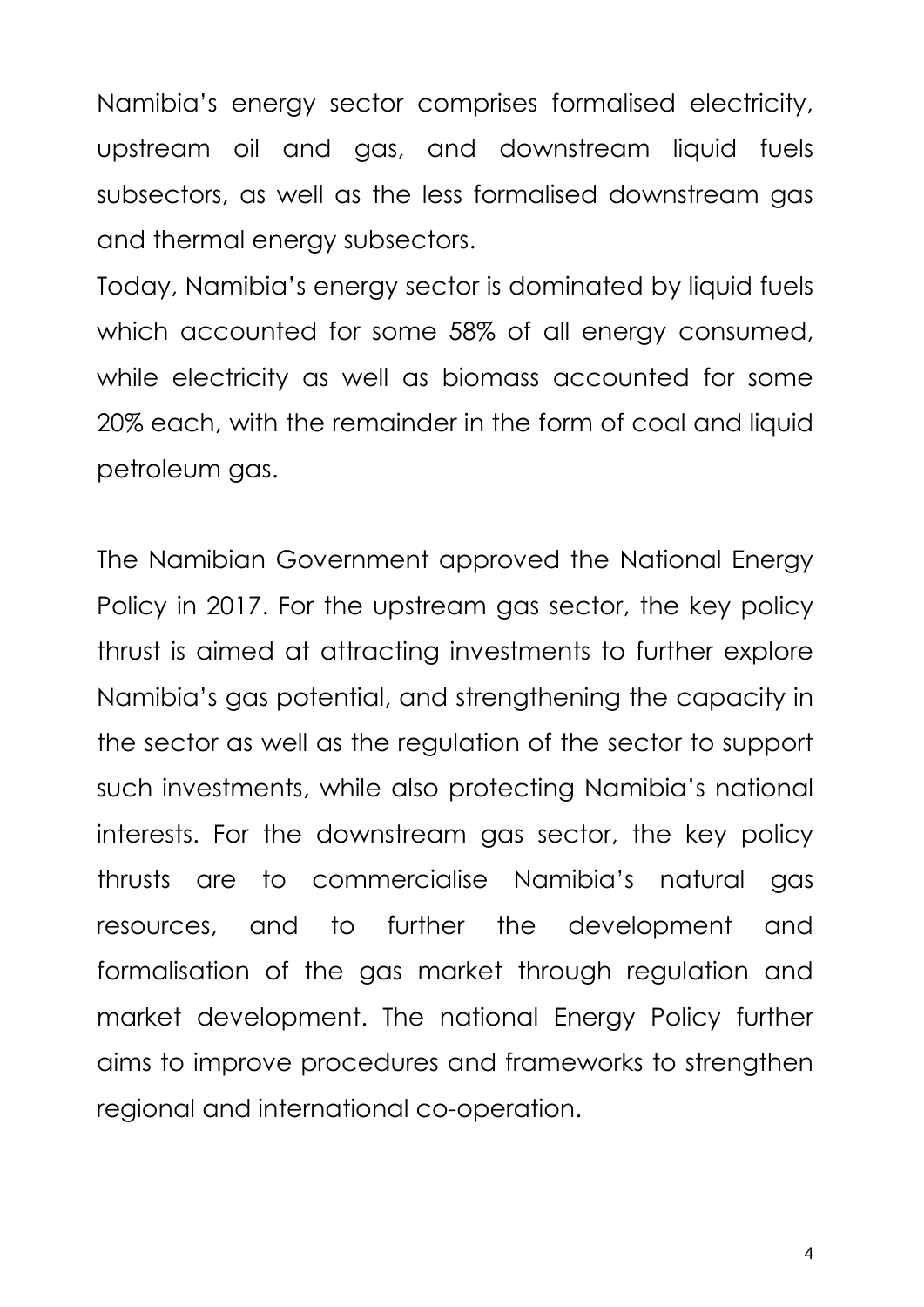Namibia has an active upstream oil and gas exploration sector. Over the past 15 years, numerous licences have been issued, and significant geological data and information has been collected. However, so far, the only commercially exploitable find has been the Kudu Gas Field off the Namibian coast.

The Namibia Energy Institute is a national institute of Government, its mission is to undertake research, development, enhancement of energy policy and regulatory frameworks, stakeholder engagement, and project implementation on behalf of the ministry.

In terms of regional integration, a bilateral gas agreement was signed with the Republic of South Africa in 2003, principally in support of the development of the Kudu Gas Field.

Training and capacity building of Namibians is on-going and tertiary institutions have introduced courses relevant to the gas fraternity.

For the upstream gas sector, an effective regulatory structure was put in place, in addition to a successful licensing system was established, which attracted interest in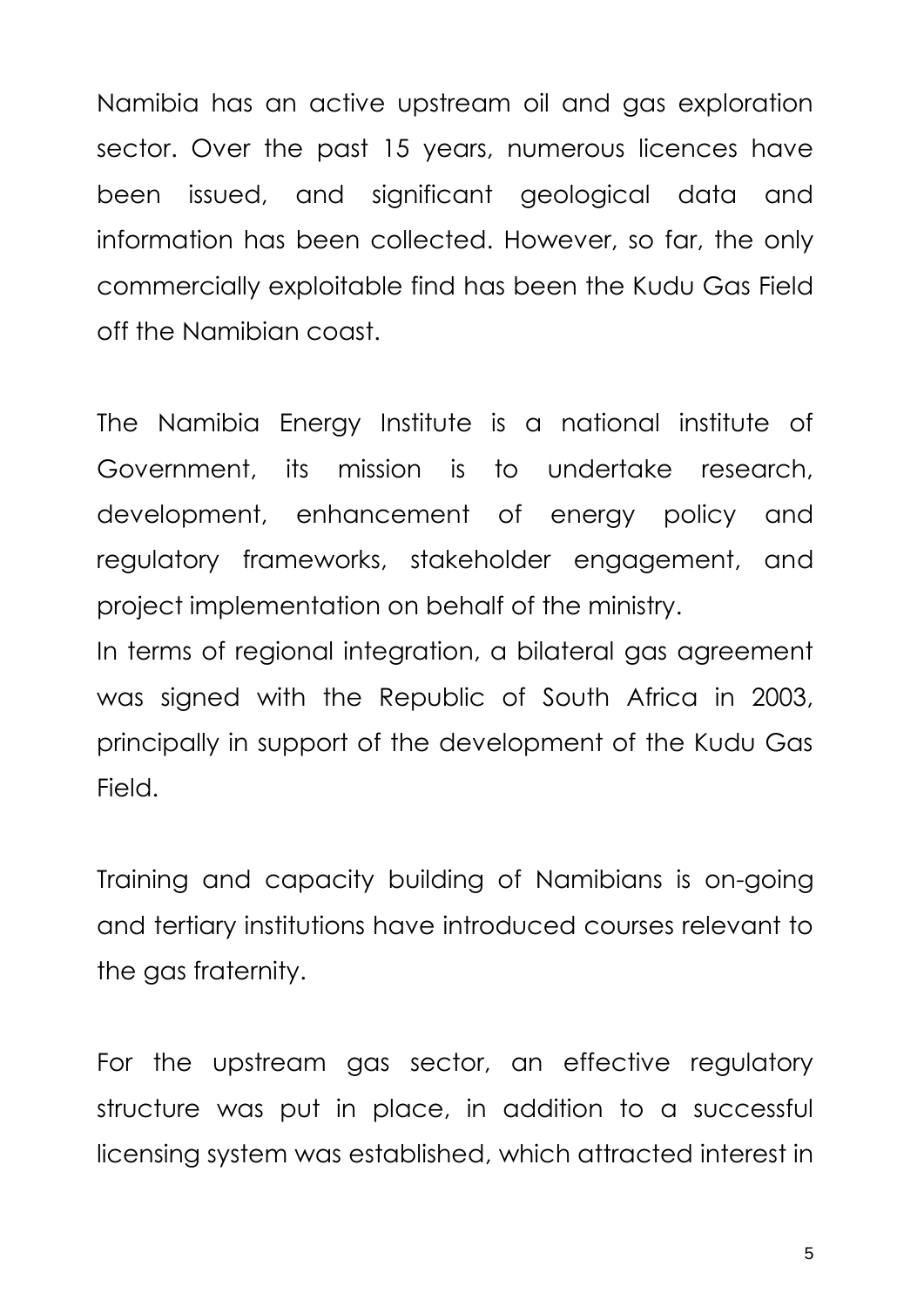most offshore areas. Also a sizable geological database was set up by government.

The challenges in the upstream gas sector include attracting and retaining investments as well as access to financing that result in exploration activities which lead to achieving a first commercial discovery, and increasing local content and local participation throughout the industry.

As a member of the SADC, Namibia has adopted the SADC Protocol on Energy. SADC has enacted several strategic plans for energy development in the region, including the SADC Energy Cooperation Policy and Strategy in 1996, the SADC Energy Action Plan in 1997, the SADC Energy Activity Plan in 2000, and most recently, the Regional Infrastructure Development Master Plan and Energy Sector Plan in 2012. In general, these developments strategies focus on the infrastructure developments in the SADC member states' energy sectors. Although implementation has been slow, the region has made significant strides, particularly in the electricity sector.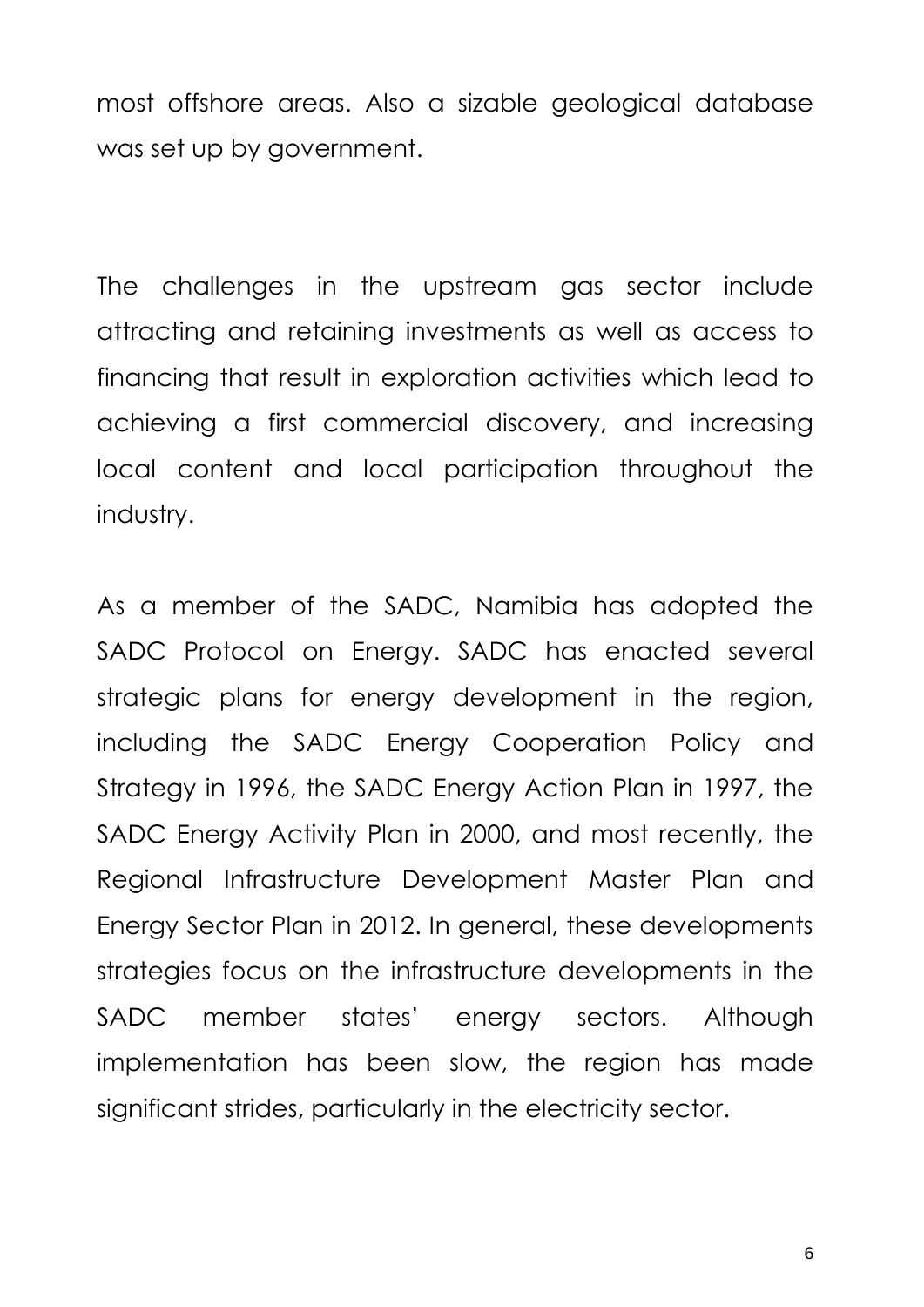The Namibian Government is cognisant of the challenges of the gas industry, including its capital intensive and highrisk nature, the lack of exploration successes, and the recent fall in the market prices. Therefore, a conducive and internationally competitive investment framework that attracts reputable gas companies is critically important. The Namibian Government will therefore continue to market and promote exploration activities actively and sustainably by attracting local and foreign investment to the sector.

Through the National Energy Policy, the Namibian

Government aims to:

- strengthen the national investment climate, to ensure certainty, stability and competitiveness through favourable commercial, legal and fiscal terms
- facilitate private sector investments, and support the development of necessary expertise in the exploration and development of the country's gas resources
- continue to promote investments in the gas sector at international, regional and national events
- Encourage collaboration between existing licence holders to carry out joint exploration programmes.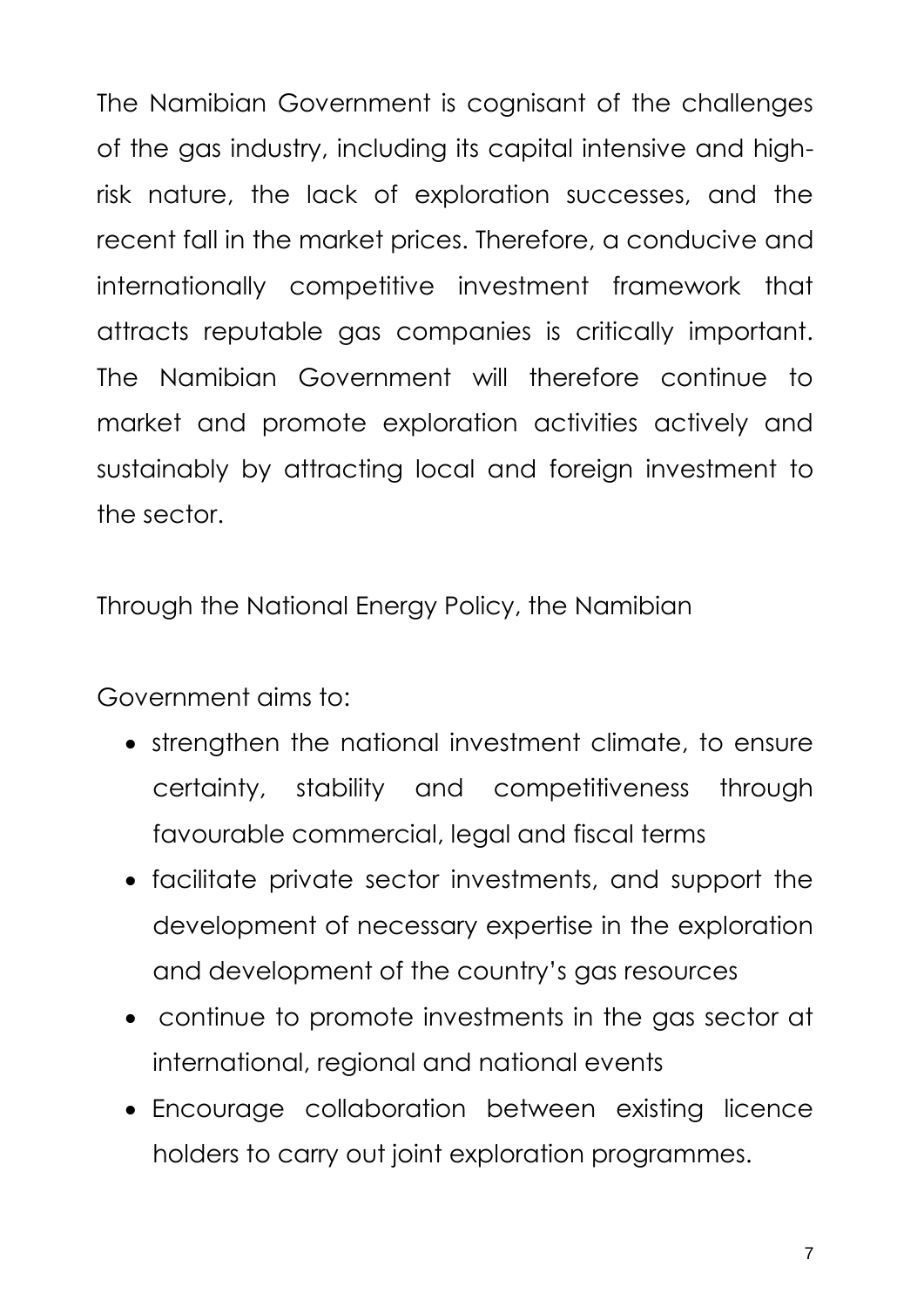Effective implementation and management is crucial for the sustainable development of the gas industry. The Government of Namibia aims to maintain and enhance the gas resource data for the effective promotion of investments. To ensure that the country's petroleum resources are explored and exploited in an environmentally sound and safe manner, and that the health and safety of all persons involved in the sector is protected. Namibia will continue to promote cooperation and trade related to Namibian gas with SADC countries. Namibia's legal framework for both downstream and upstream is under review and changes may be introduced in the licensing regime and other areas.

In view of the energy challenges faced by Namibia and our sister countries across the SADC region, today's event could not have come at a better time.

The private sector has a definite role to play, not only in introducing new technologies, or attract funding, but also to catalyse development.

For this to happen we need to create efficient, regulated and diversified market environments focused on people's needs. It is this vision of what Namibia's energy sector can and should achieve that is  $-$  in my opinion  $-$  central to